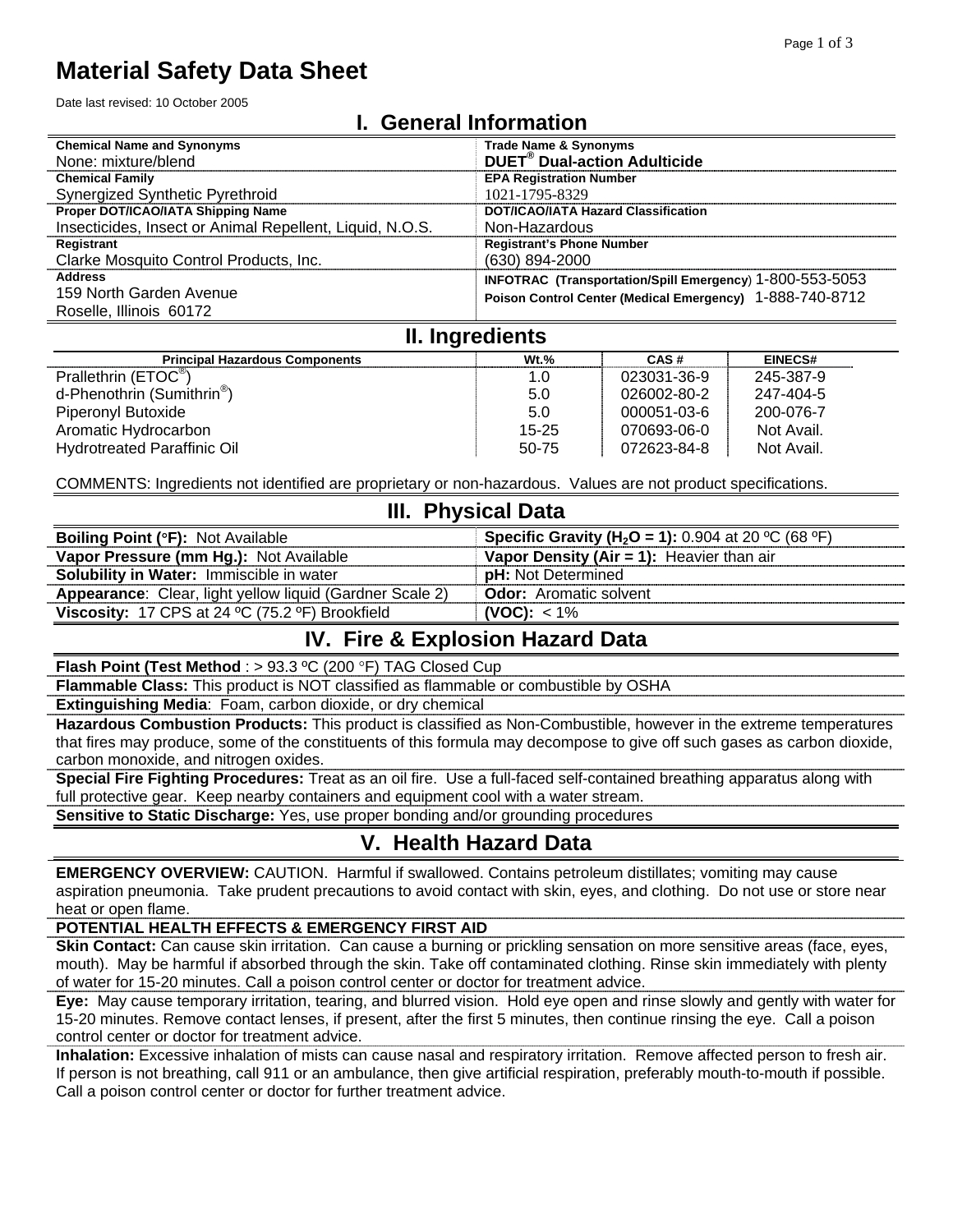# **Material Safety Data Sheet**

# **DUET® Dual-action Adulticide**

Date last revised: 10 October, 2005

**Ingestion:** Harmful if swallowed. Small amounts of this product aspirated into the respiratory system during ingestion or vomiting may cause mild to severe lung injury. If swallowed, IMMEDIATELY call a poison control center or doctor for treatment advice. DO NOT give any liquid to the person. DO NOT induce vomiting unless told to do so by a poison control center or a doctor. Never give anything by mouth to an unconscious person.

#### **Chronic:** None known

**NOTES TO PHYSICIAN:** Contains pyrethroids and petroleum distillates; vomiting may pose an aspiration pneumonia hazard. For skin effects, a highly efficient therapeutic agent for pyrethroid exposure is topical application of Tocopherol Acetate (Vitamin E).

#### **VI. Reactivity Data**

| Stable.                       | ື້                                                                                                       |
|-------------------------------|----------------------------------------------------------------------------------------------------------|
| atihilita<br>Inc(             | .<br>⊧or alkaline i<br>, materials<br>Not compatible<br>with<br>strona<br>Strona<br>acidic<br>oxidizers. |
| Hazardous Polvmeri<br>zatıon: | <b>NC</b>                                                                                                |

## **VII. Environmental Protection Procedures**

**Spill Response:** Stop release, if possible without risk. Dike or contain release, if possible, and if immediate response can prevent further damage or danger. Isolate and control access to the release area. Take actions to reduce vapors. For large spills, collect product into drums, storage tanks, etc. via drains, pumps, etc. Absorb with appropriate absorbent such as sand, or vermiculate. Clean spill area of residues and absorbent.

**Environmental Precautions:** Water Spill: Contains pyrethroids which are toxic to fish and other aquatic invertebrates. Contaminated absorbent and wash water should be disposed of according to local, state/provincial and federal/national regulations.

**Storage:** Store in a cool, dry place. Keep container closed. Do not contaminate water, food or feedstuffs by storage, handling, or by disposal.

**Disposal Considerations:** Wastes resulting from the use of this product may be disposed of on site or at an approved waste disposal facility. Triple rinse (or equivalent) empty containers and offer for recycling or reconditioning, or puncture and dispose of in a sanitary landfill, or by other approved State and Local procedures

**RCRA/EPA Waste Information:** None of the ingredients in this product appear on the RCRA lists (40 CFR 261.24, 40 CFR 251.33) or CERCLA Hazardous Substance list (40 CFR Part 302 Table 302.4).

#### **VIII. Special Protection Information**

| <b>Exposure Guidelines (TWA)</b>       | <b>OSHA PEL</b>    | <b>ACGIH TLV</b>   | <b>Supplier OEL</b> |
|----------------------------------------|--------------------|--------------------|---------------------|
| Prallethrin (ETOC®)                    | None               | <b>None</b>        | None                |
| d-Phenothrin (Sumithrin <sup>®</sup> ) | None               | None               | <b>None</b>         |
| <b>Piperonyl Butoxide</b>              | None               | None               | None                |
| Aromatic Hydrocarbon                   | None               | <b>None</b>        | 17 ppm - 100 mg/m3  |
| <b>Hydrotreated Paraffinic Oil</b>     | $5 \text{ ma/m}$ 3 | $5 \text{ ma/m}$ 3 | None                |

**Eye Protection:** Take prudent precautions to avoid contact with eyes.

**Skin Protection:** Take prudent precautions to avoid contact with skin and clothing.

**Respiratory Protection:** Wearing a respirator is not normally required when handling this product. Use in well ventilated areas. Take prudent precautions to avoid breathing vapors and/or spray mists of this product.

**Engineering Controls:** Mechanical ventilation should be used when handling this product in enclosed spaces. Local exhaust ventilation may be necessary.

**Work/Hygienic Practices:** DO NOT SMOKE, EAT, OR DRINK, OR APPLY COSMETICS IN WORK AREA. Wash promptly if skin becomes contaminated. Wash at the end of each work shift and before eating, smoking, or using the toilet.

## **IX. Toxicological Information**

Acute Dermal LD50 > 5000 mg/kg (albino rabbit) | Acute Oral LD50 > 5000 mg/kg (albino rat)

Inhalation LC50: The acute inhalation LC50 of this material places it in EPA toxicity category IV.

Eye Effects: Irritation clearing in 24 hours.

Skin Effects: Slight irritation at 72 hours. Irritation index = 0.9

Sensitization: Negative; Not considered to be a dermal sensitizer.

COMMENTS: None of the components present in this material at concentrations equal to or greater than 0.1% are listed by IARC, NTP, OSHA, or ACGIH as being carcinogens.